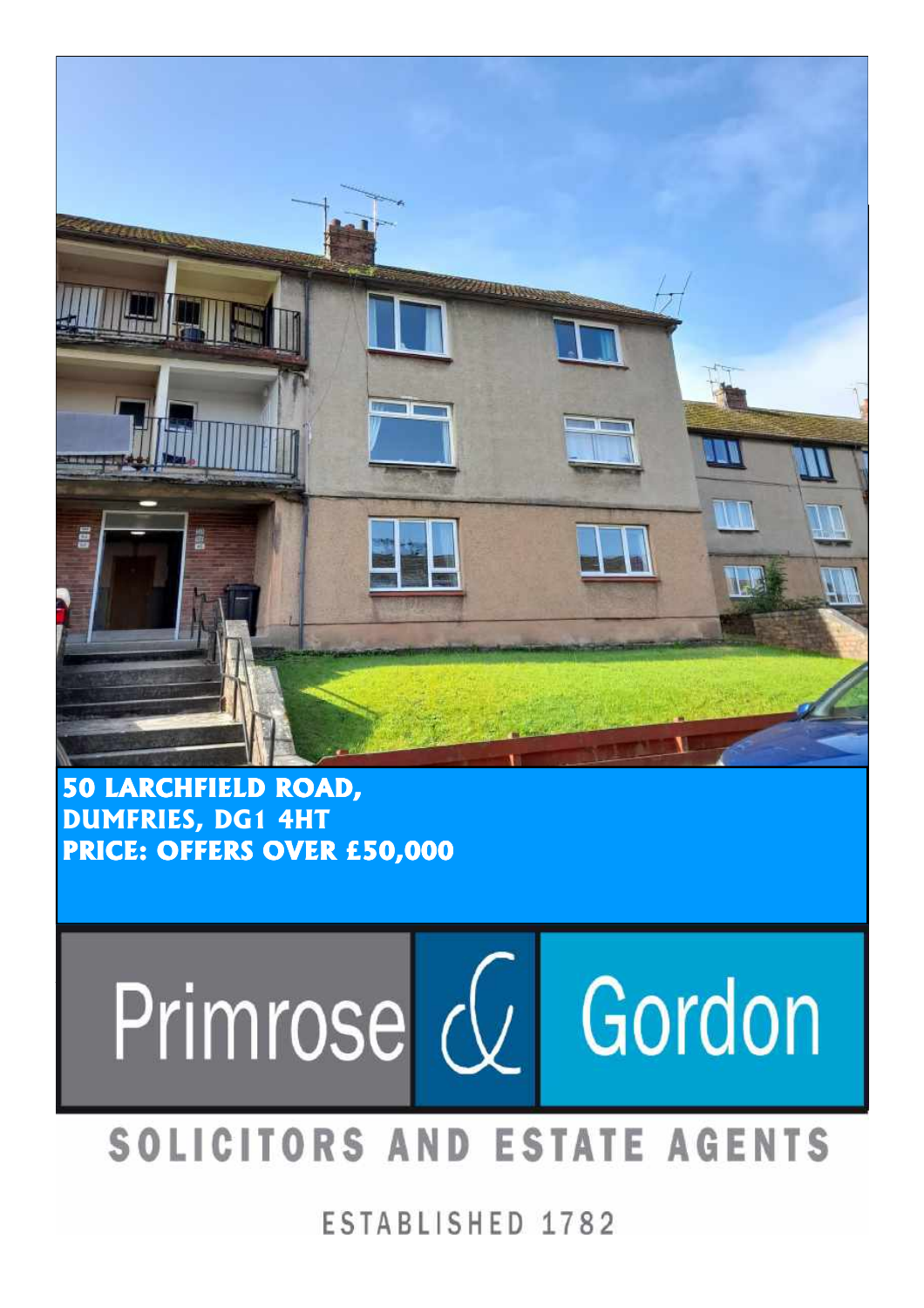

Room dimensions:<br>Living Room

Kitchen 8'05" x 9'08" (approx) Ref: HP642444 Bedroom 1 9'07" x 11'11" (approx)  $EPC = D$ Bedroom 2  $13'07'' \times 12'09''$  (approx)<br>Bathroom 6'00" x 6'04" (approx)

Living Room 15'02" x 12'11" (approx) Home Report—www.packdetails.com<br>Kitchen 8'05" x 9'08" (approx) Ref: HP642444

Bathroom 6'00" x 6'04" (approx) Viewings are strictly by appointment only by telephoning the selling agents on 01387 267316. This will be subject to compliance with current Covid-19 regulations.

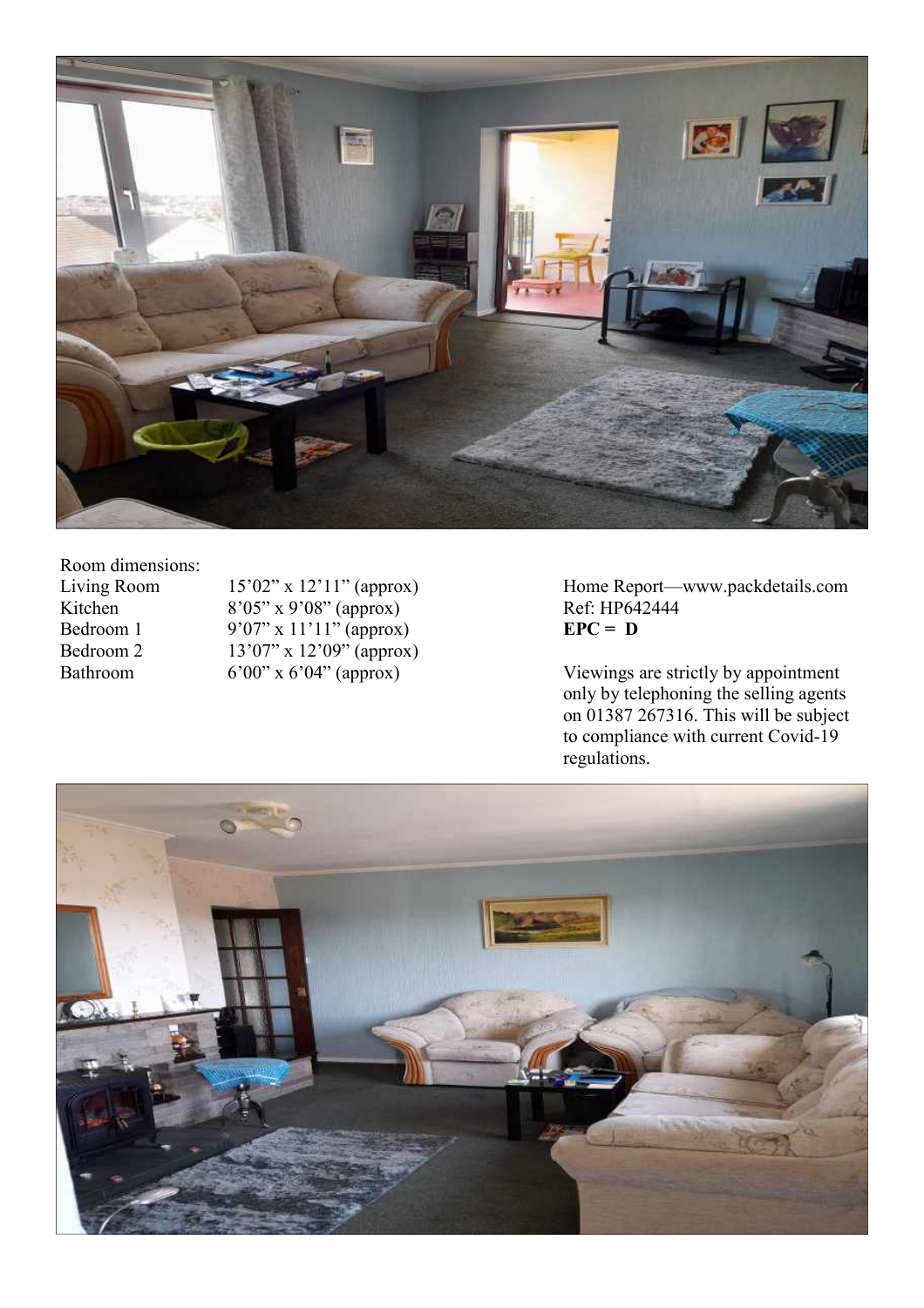This is a second floor 2 bedroom flat situated in the popular residential area of Cresswell and short walk to Dumfries Town Centre. It is within easy walking distance of both Primary and Secondary Schools with shops and local amenities nearby. Double glazing and gas central heating throughout. Ideal buy-to-let or for first time buyers.

The accommodation comprises: communal hall and stairs, entrance hallway, living room with brick fireplace and TV unit, kitchen with a range of some base units, sink with left hand drainer, space for cooker. . Two double bedrooms one with large built-in cupboard and rear with two. Bathroom with W. C., wash hand basin, bath with shower. Two storage cupboards, one at the bottom of the stairs and one next to the front door. Garden to rear laid to lawn. Front facing balcony with views to town and countryside, room for chairs.



## **SERVICES**

Mains gas, water, electricity and drainage.

## **OFFERS**

Must be made in standard written Scottish Legal form to the Selling Agents. Prospective purchasers are strongly advised to register their interest in writing please with the Selling Agents Messrs. Primrose & Gordon so as to be notified of any Closing Date that may be fixed.

## CONSUMER PROTECTION FROM UNFAIR TRADING REGULATIONS 2008:-

These particulars have been carefully prepared and are believed to be accurate but they are not guaranteed and prospective purchasers will be deemed to have satisfied themselves on all aspects of the property when they make an offer. We the Selling Agents, have not tested any services or items included in the sale (electrical, solid fuel, water, drainage or otherwise) and make no representation, express or implied, as to their condition. All measurements are approximate and for guidance only. Photographs are purely illustrative and not indicative of (a) the extent of the